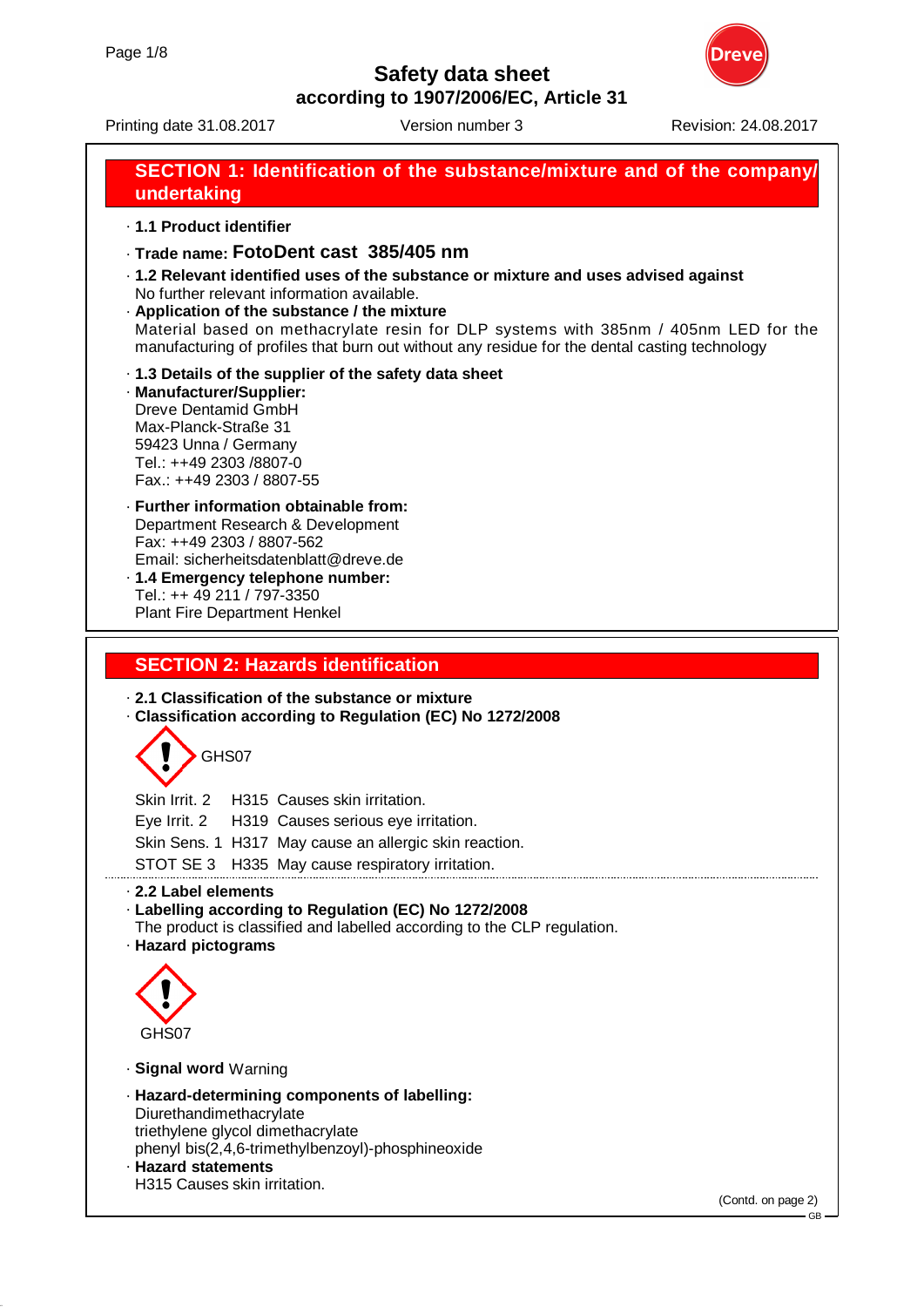

Printing date 31.08.2017 **Version number 3** Revision: 24.08.2017

# **Trade name: FotoDent cast 385/405 nm**

(Contd. of page 1)

| H319 Causes serious eye irritation.                                                        |                                                                                                         |  |  |
|--------------------------------------------------------------------------------------------|---------------------------------------------------------------------------------------------------------|--|--|
| H317 May cause an allergic skin reaction.                                                  |                                                                                                         |  |  |
| H335 May cause respiratory irritation.                                                     |                                                                                                         |  |  |
| · Precautionary statements                                                                 |                                                                                                         |  |  |
| P <sub>261</sub>                                                                           | Avoid breathing dust/fume/gas/mist/vapours/spray.                                                       |  |  |
| P <sub>280</sub>                                                                           | Wear protective gloves / eye protection / face protection.                                              |  |  |
| P304+P340                                                                                  | IF INHALED: Remove person to fresh air and keep comfortable for breathing.                              |  |  |
| P305+P351+P338 IF IN EYES: Rinse cautiously with water for several minutes. Remove contact |                                                                                                         |  |  |
|                                                                                            | lenses, if present and easy to do. Continue rinsing.                                                    |  |  |
| P405                                                                                       | Store locked up.                                                                                        |  |  |
| P <sub>501</sub>                                                                           | Dispose of contents/container in accordance with local/regional/national/<br>international regulations. |  |  |
| 2.3 Other hazards                                                                          |                                                                                                         |  |  |

# · **Results of PBT and vPvB assessment**

- · **PBT:** Not applicable.
- · **vPvB:** Not applicable.

# **SECTION 3: Composition/information on ingredients**

#### · **3.2 Chemical characterisation: Mixtures**

· **Description:** Mixture of substances listed below with nonhazardous additions.

| · Dangerous components:                                                                     |                                                                                     |         |  |
|---------------------------------------------------------------------------------------------|-------------------------------------------------------------------------------------|---------|--|
| CAS: 72869-86-4                                                                             | Diurethandimethacrylate                                                             | 50-100% |  |
|                                                                                             | EINECS: 276-957-5 ( $\Diamond$ ) Skin Sens. 1, H317                                 |         |  |
| CAS: 109-16-0                                                                               | triethylene glycol dimethacrylate                                                   | 25-50%  |  |
|                                                                                             | <b>EXECUTE:</b> 2, H315; Eye Irrit. 2, H319; Skin Sens. 1, H317;<br>STOT SE 3, H335 |         |  |
| CAS: 162881-26-7                                                                            | phenyl bis(2,4,6-trimethylbenzoyl)-phosphineoxide                                   | < 2.5%  |  |
|                                                                                             | ELINCS: 423-340-5 ( $\Diamond$ Skin Sens. 1, H317; Aquatic Chronic 4, H413          |         |  |
| - Additional information: For the wording of the listed hazard phrases refer to section 16. |                                                                                     |         |  |

## **SECTION 4: First aid measures**

- · **4.1 Description of first aid measures**
- · **General information:** Immediately remove any clothing soiled by the product.
- · **After inhalation:**

Supply fresh air and to be sure call for a doctor.

In case of unconsciousness place patient stably in side position for transportation.

· **After skin contact:**

Immediately wash with water and soap and rinse thoroughly.

If skin irritation continues, consult a doctor.

- · **After eye contact:** Rinse opened eye for several minutes under running water. Then consult a doctor. · **After swallowing:**
	- Do not induce vomiting.
- Call a doctor immediately.
- · **4.2 Most important symptoms and effects, both acute and delayed** No further relevant information available.
- · **4.3 Indication of any immediate medical attention and special treatment needed** No further relevant information available.

(Contd. on page 3)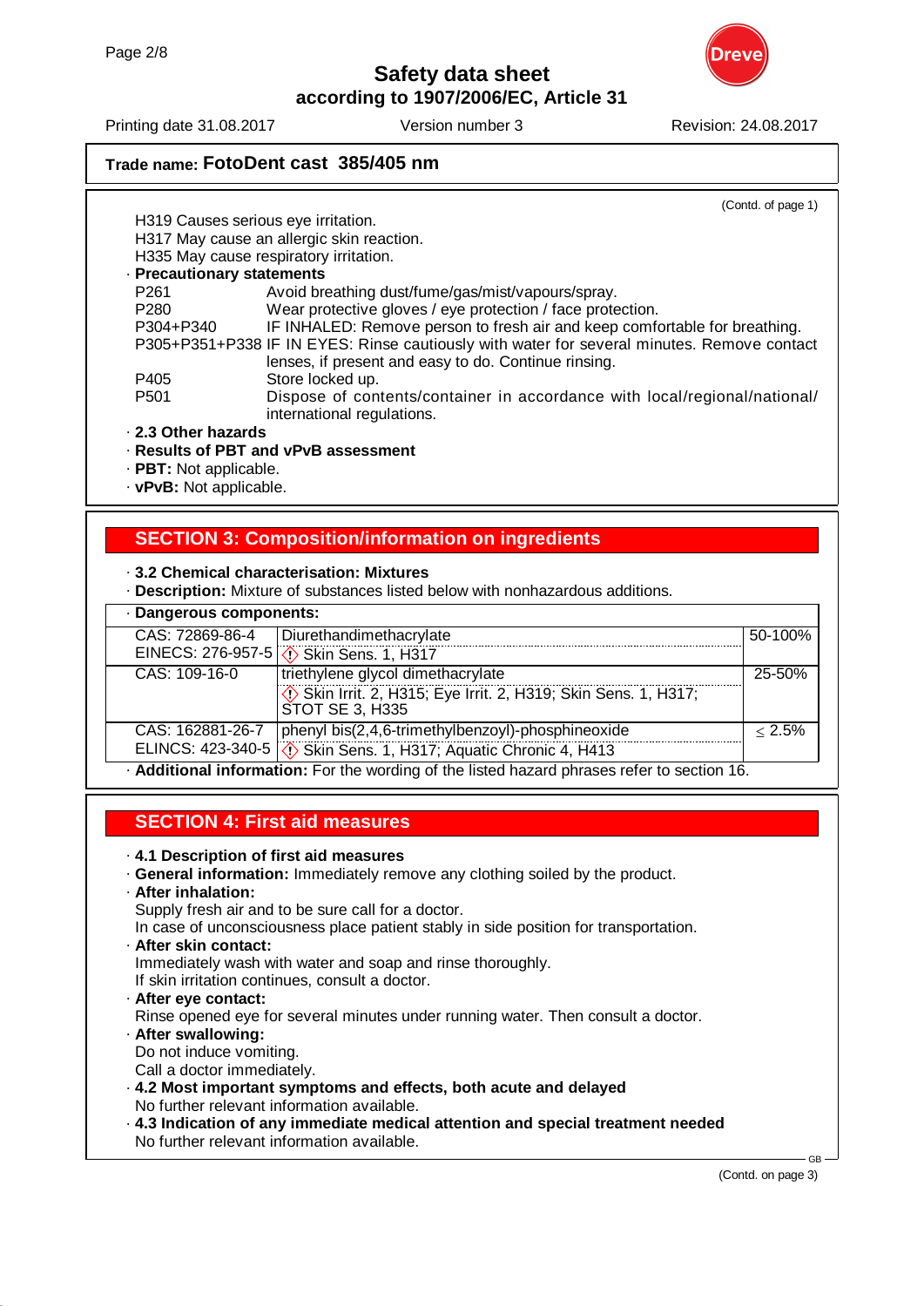

Printing date 31.08.2017 **Version number 3** Revision: 24.08.2017

## **Trade name: FotoDent cast 385/405 nm**

(Contd. of page 2)

## **SECTION 5: Firefighting measures**

· **5.1 Extinguishing media**

· **Suitable extinguishing agents:**

CO2, powder or water spray. Fight larger fires with water spray or alcohol resistant foam.

- · **For safety reasons unsuitable extinguishing agents:** Water with full jet
- · **5.2 Special hazards arising from the substance or mixture**
- No further relevant information available.
- · **5.3 Advice for firefighters**

· **Protective equipment:** No special measures required.

## **SECTION 6: Accidental release measures**

- · **6.1 Personal precautions, protective equipment and emergency procedures** Avoid contact with skin and eyes.
- · **6.2 Environmental precautions:** Do not allow to enter sewers/ surface or ground water.
- · **6.3 Methods and material for containment and cleaning up:** Absorb with liquid-binding material (sand, diatomite, acid binders, universal binders, sawdust). Dispose contaminated material as waste according to item 13. Ensure adequate ventilation.
- · **6.4 Reference to other sections** See Section 7 for information on safe handling. See Section 8 for information on personal protection equipment. See Section 13 for disposal information.

# **SECTION 7: Handling and storage**

· **7.1 Precautions for safe handling** Avoid contact with skin and eyes. Ensure good ventilation/exhaustion at the workplace. Prevent formation of aerosols.

- · **Information about fire and explosion protection:** No special measures required.
- · **7.2 Conditions for safe storage, including any incompatibilities**
- · **Storage:**
- · **Requirements to be met by storerooms and receptacles:** Protect from heat and direct sunlight.
- · **Information about storage in one common storage facility:** Not required.
- · **Further information about storage conditions:** Keep container tightly sealed.
- · **7.3 Specific end use(s)** No further relevant information available.

## **SECTION 8: Exposure controls/personal protection**

· **Additional information about design of technical facilities:** No further data; see item 7.

- · **8.1 Control parameters**
- · **Ingredients with limit values that require monitoring at the workplace:**
- The product does not contain any relevant quantities of materials with critical values that have to be monitored at the workplace.
- · **Additional information:** The lists valid during the making were used as basis.

(Contd. on page 4)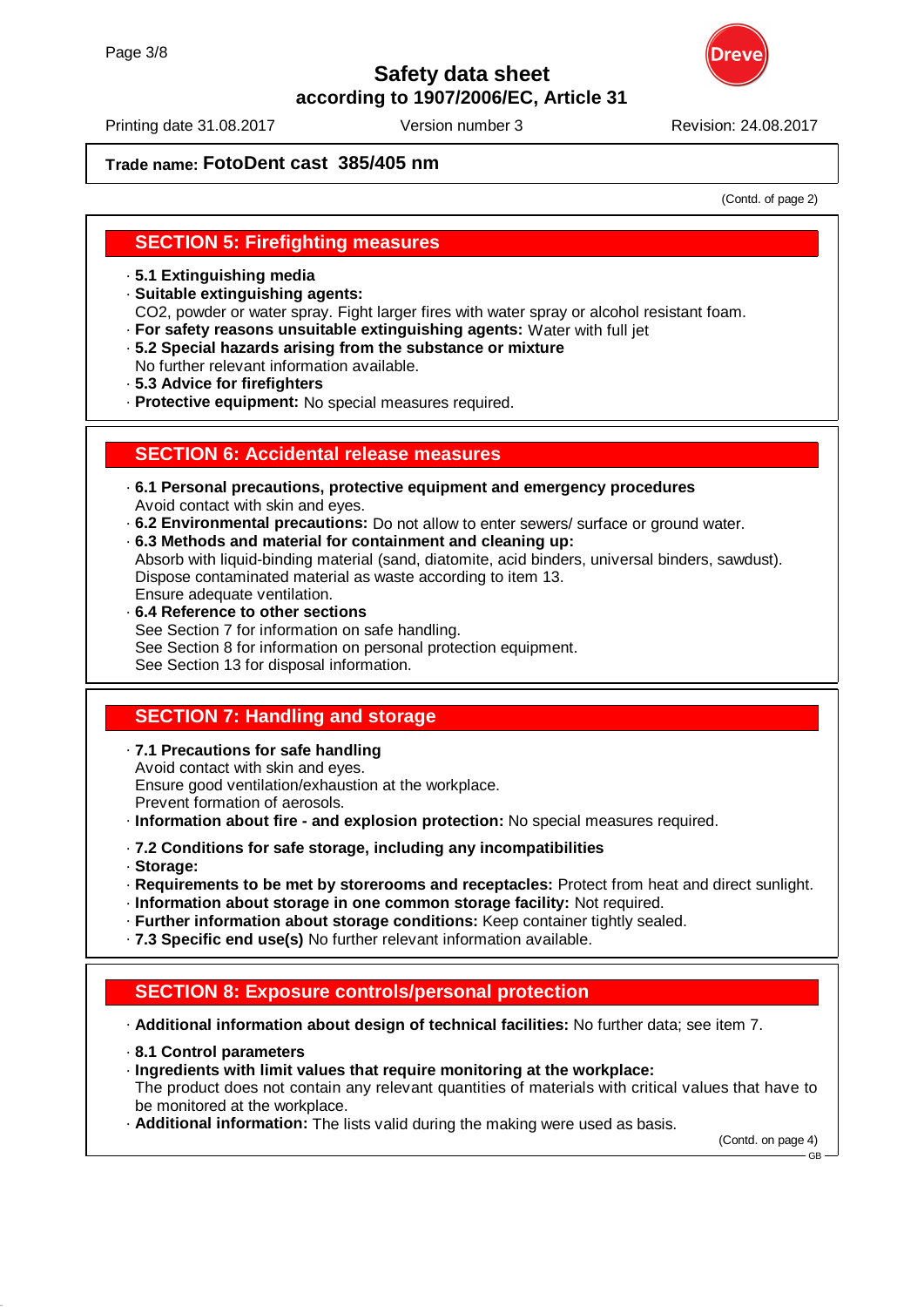



## **Trade name: FotoDent cast 385/405 nm**

(Contd. of page 3)

GB

## · **8.2 Exposure controls**

- · **Personal protective equipment:**
- · **General protective and hygienic measures:**

Keep away from foodstuffs, beverages and feed. Immediately remove all soiled and contaminated clothing

Wash hands before breaks and at the end of work.

Avoid contact with the eyes and skin.

· **Respiratory protection:**

In case of brief exposure or low pollution use respiratory filter device. In case of intensive or longer exposure use self-contained respiratory protective device.

· **Protection of hands:**



Protective gloves

Protective gloves should be changed regularly, especially after intensive contact with the product. For every workplace a suitable type of protective gloves must be selected.

The glove material has to be impermeable and resistant to the product/ the substance/ the preparation.

· **Material of gloves**

Nitrile rubber, NBR (0,4 mm)

As there are many different conditions in every day work these indications can only serve as an aid to orientation for the selection of suitable gloves for the handling of chemical products. By no means they can replace qualifying examinations by the end-user.

These recommendations only apply to the product mentioned in the safety data sheet. When mixing with other substances or under conditions deviant from norm EN 374 a manufacturer of CE-approved gloves should be referred to.

The selection of the suitable gloves does not only depend on the material, but also on further marks of quality and varies from manufacturer to manufacturer. As the product is a preparation of several substances, the resistance of the glove material can not be calculated in advance and has therefore to be checked prior to the application.

### **Penetration time of glove material**

The exact break trough time has to be found out by the manufacturer of the protective gloves and has to be observed.

The determined penetration times according to EN 374 part III are not performed under practical conditions. Therefore a maximum wearing time, which corresponds to 50% of the penetration time, is recommended.

### · **Eye protection:**



Tightly sealed goggles

· **Body protection:** Protective work clothing

| <b>SECTION 9: Physical and chemical properties</b>   |                                                                             |                    |
|------------------------------------------------------|-----------------------------------------------------------------------------|--------------------|
| <b>General Information</b><br>· Appearance:<br>Form: | . 9.1 Information on basic physical and chemical properties<br><b>Fluid</b> |                    |
| Colour:                                              | Reddish transparent                                                         |                    |
| · Odour:                                             | Characteristic                                                              |                    |
|                                                      |                                                                             | (Contd. on page 5) |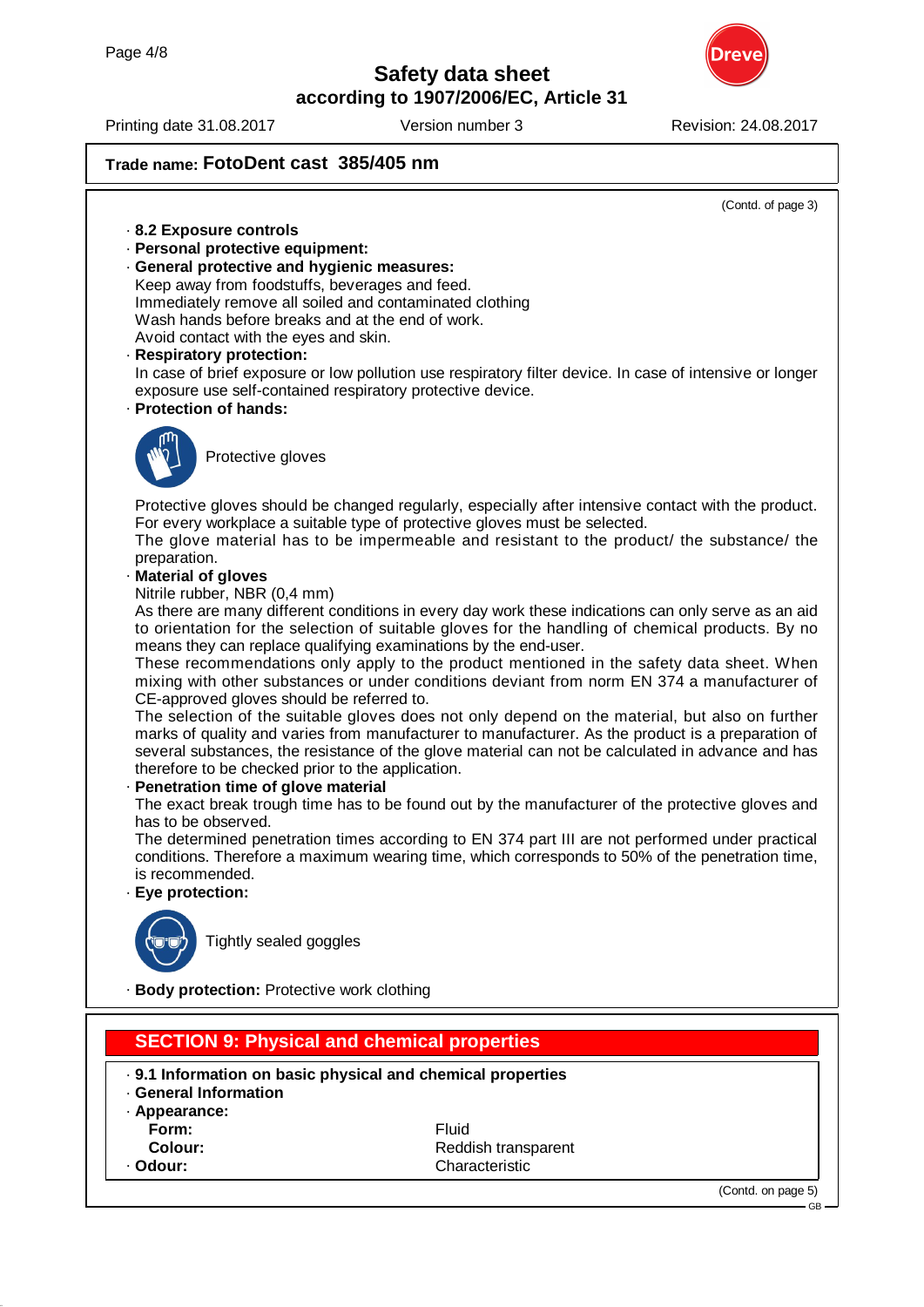

Printing date 31.08.2017 **Version number 3** Revision: 24.08.2017

## **Trade name: FotoDent cast 385/405 nm**

|                                                                                                         | (Contd. of page 4)                                                   |
|---------------------------------------------------------------------------------------------------------|----------------------------------------------------------------------|
| · Odour threshold:                                                                                      | Not determined.                                                      |
| · pH-value:                                                                                             | Not determined.                                                      |
| Change in condition<br>Melting point/freezing point:<br>Initial boiling point and boiling range: 201 °C | Undetermined.                                                        |
| · Flash point:                                                                                          | 151 °C                                                               |
| · Flammability (solid, gas):                                                                            | Not applicable.                                                      |
| · Ignition temperature:                                                                                 | 445 °C                                                               |
| · Decomposition temperature:                                                                            | Not determined.                                                      |
| · Auto-ignition temperature:                                                                            | Product is not selfigniting.                                         |
| · Explosive properties:                                                                                 | Product does not present an explosion hazard.                        |
| · Explosion limits:<br>Lower:<br>Upper:<br>. Oxidising properties                                       | Not determined.<br>Not determined.<br>Not determined                 |
| · Vapour pressure:                                                                                      | Not determined.                                                      |
| · Density at 20 °C:<br>· Relative density<br>· Vapour density<br>· Evaporation rate                     | 1.1 $g/cm3$<br>Not determined.<br>Not determined.<br>Not determined. |
| · Solubility in / Miscibility with<br>water:                                                            | Not miscible or difficult to mix.                                    |
| - Partition coefficient: n-octanol/water:                                                               | Not determined.                                                      |
| · Viscosity:<br>Dynamic at 23 °C:<br>Kinematic:                                                         | 200 mPas<br>Not determined.                                          |
| · Solvent content:<br><b>Organic solvents:</b><br>· 9.2 Other information                               | 0.0%<br>No further relevant information available.                   |

# **SECTION 10: Stability and reactivity**

· **10.1 Reactivity** No dangerous reactions if used according to specifications.

- · **10.2 Chemical stability** Stable if used according to specifications.
- · **Thermal decomposition / conditions to be avoided:** Protect from heat and direct sunlight.
- No decomposition if used according to specifications.
- · **10.3 Possibility of hazardous reactions** No dangerous reactions known.
- · **10.4 Conditions to avoid** No further relevant information available.
- · **10.5 Incompatible materials:** No further relevant information available.
- · **10.6 Hazardous decomposition products:** No dangerous decomposition products known.

(Contd. on page 6)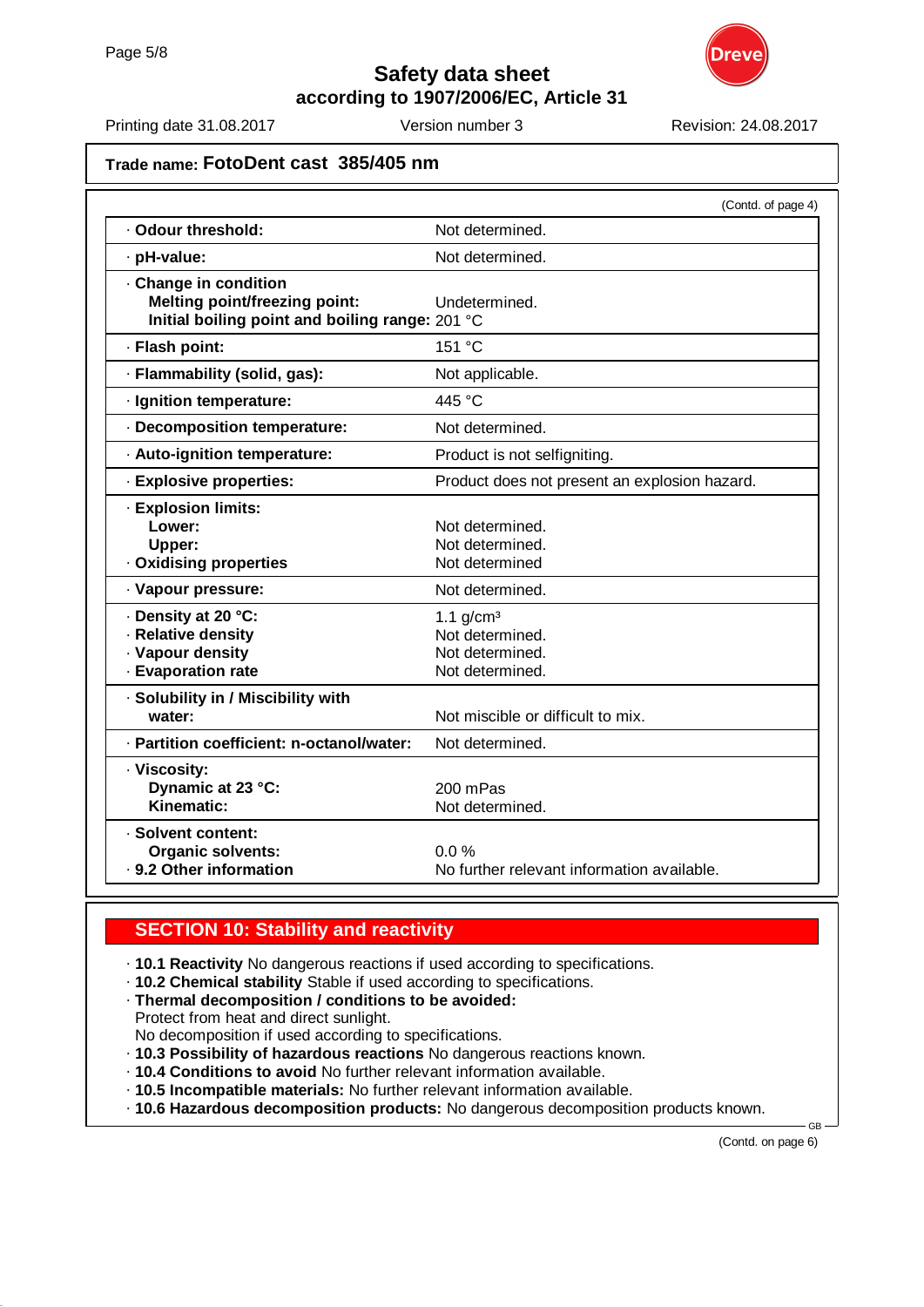

Printing date 31.08.2017 **Version number 3** Revision: 24.08.2017

# **Trade name: FotoDent cast 385/405 nm**

(Contd. of page 5)

## **SECTION 11: Toxicological information**

· **11.1 Information on toxicological effects**

- · **Acute toxicity** Based on available data, the classification criteria are not met.
- · **Primary irritant effect:**
- · **Skin corrosion/irritation**
- Causes skin irritation.
- · **Serious eye damage/irritation** Causes serious eye irritation.
- · **Respiratory or skin sensitisation**
- May cause an allergic skin reaction.
- · **CMR effects (carcinogenity, mutagenicity and toxicity for reproduction)**
- · **Germ cell mutagenicity** Based on available data, the classification criteria are not met.
- · **Carcinogenicity** Based on available data, the classification criteria are not met.
- · **Reproductive toxicity** Based on available data, the classification criteria are not met.
- · **STOT-single exposure**
- May cause respiratory irritation.
- · **STOT-repeated exposure** Based on available data, the classification criteria are not met.
- · **Aspiration hazard** Based on available data, the classification criteria are not met.

## **SECTION 12: Ecological information**

- · **12.1 Toxicity**
- · **Aquatic toxicity:** No further relevant information available.
- · **12.2 Persistence and degradability** No further relevant information available.
- · **12.3 Bioaccumulative potential** No further relevant information available.
- · **12.4 Mobility in soil** No further relevant information available.
- · **Additional ecological information:**
- · **General notes:**

Do not allow undiluted product or large quantities of it to reach ground water, water course or sewage system.

- · **12.5 Results of PBT and vPvB assessment**
- · **PBT:** Not applicable.
- · **vPvB:** Not applicable.
- · **12.6 Other adverse effects** No further relevant information available.

# **SECTION 13: Disposal considerations**

#### · **13.1 Waste treatment methods**

· **Recommendation**

Must not be disposed together with household garbage. Do not allow product to reach sewage system.

Disposal must be made according to official regulations.

| - European waste catalogue |                                                                  |  |
|----------------------------|------------------------------------------------------------------|--|
|                            | HP 4   Irritant - skin irritation and eye damage                 |  |
|                            | HP 5   Specific Target Organ Toxicity (STOT)/Aspiration Toxicity |  |
|                            | HP 13   Sensitising                                              |  |
|                            | (Contd. on page 7)                                               |  |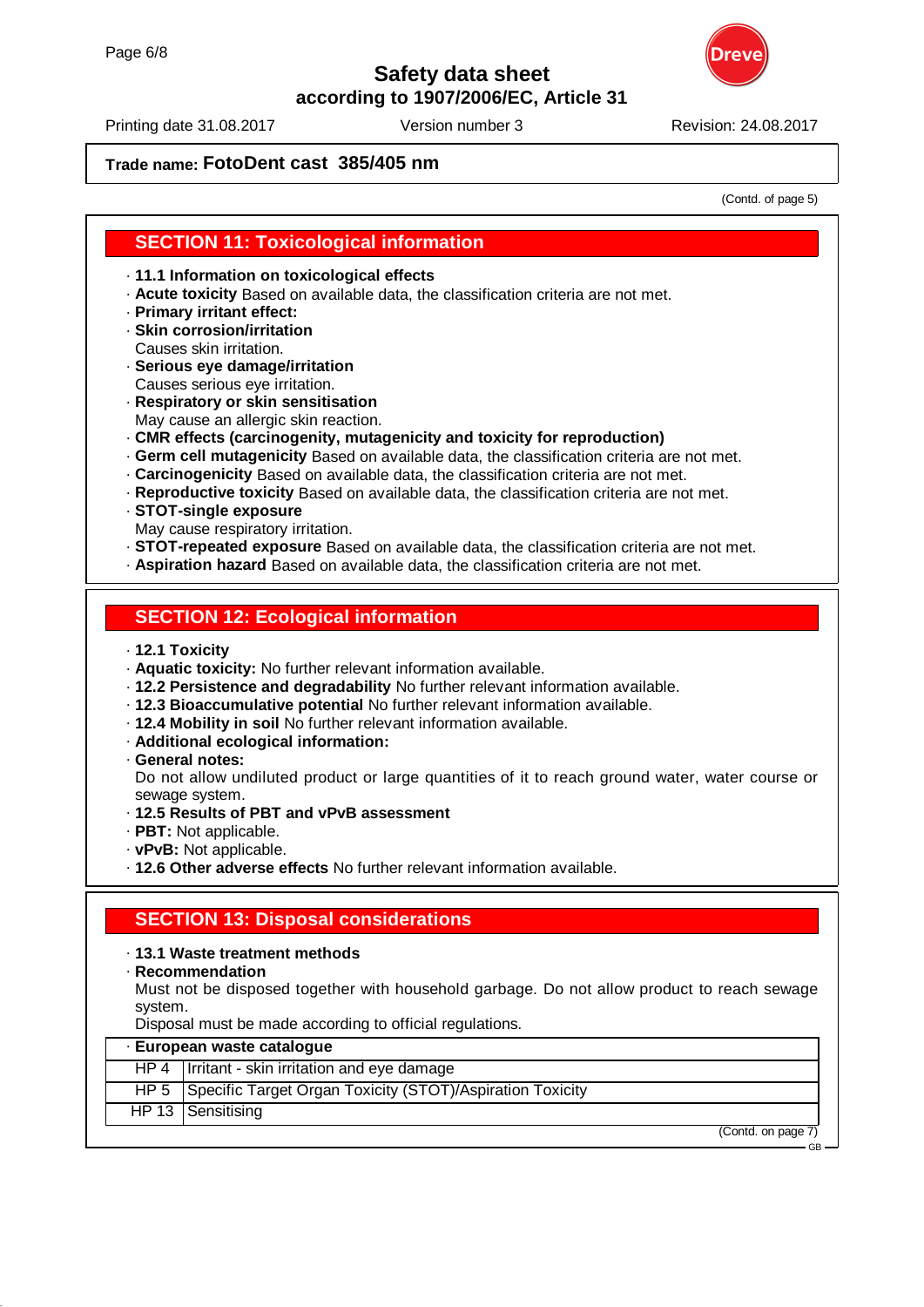

Printing date 31.08.2017 **Version number 3** Revision: 24.08.2017

# **Trade name: FotoDent cast 385/405 nm**

(Contd. of page 6)

· **Uncleaned packaging:**

· **Recommendation:** Disposal must be made according to official regulations.

| <b>SECTION 14: Transport information</b>                                                      |                 |  |
|-----------------------------------------------------------------------------------------------|-----------------|--|
| . 14.1 UN-Number<br>· ADR, ADN, IMDG, IATA                                                    | Void            |  |
| 14.2 UN proper shipping name<br>· ADR, ADN, IMDG, IATA                                        | Void            |  |
| · 14.3 Transport hazard class(es)                                                             |                 |  |
| · ADR, ADN, IMDG, IATA<br>· Class                                                             | Void            |  |
| ⋅ 14.4 Packing group<br>· ADR, IMDG, IATA                                                     | Void            |  |
| · 14.5 Environmental hazards:<br>· Marine pollutant:                                          | No              |  |
| 14.6 Special precautions for user                                                             | Not applicable. |  |
| 14.7 Transport in bulk according to Annex II<br>of Marpol and the IBC Code<br>Not applicable. |                 |  |
| - UN "Model Regulation":                                                                      | Void            |  |

## **SECTION 15: Regulatory information**

- · **15.1 Safety, health and environmental regulations/legislation specific for the substance or mixture**
- · **Directive 2012/18/EU**
- · **Named dangerous substances ANNEX I** None of the ingredients is listed.
- · **REGULATION (EC) No 1907/2006 ANNEX XVII** Conditions of restriction: 3
- · **15.2 Chemical safety assessment:** A Chemical Safety Assessment has not been carried out.

## **SECTION 16: Other information**

This information is based on our present knowledge. However, this shall not constitute a guarantee for any specific product features and shall not establish a legally valid contractual relationship.

#### · **Relevant phrases**

- H315 Causes skin irritation.
- H317 May cause an allergic skin reaction.
- H319 Causes serious eye irritation.
- H335 May cause respiratory irritation.
- H413 May cause long lasting harmful effects to aquatic life.
- · **Department issuing SDS:** Department Research & Development
- · **Contact:** Dr. Thomas Veit, Lothar Sutor, Susanne Langesberg
- · **Abbreviations and acronyms:** RID: Règlement international concernant le transport des marchandises dangereuses par chemin de fer (Regulations Concerning the International Transport of Dangerous Goods by Rail) ICAO: International Civil Aviation Organisation

(Contd. on page 8)

GB